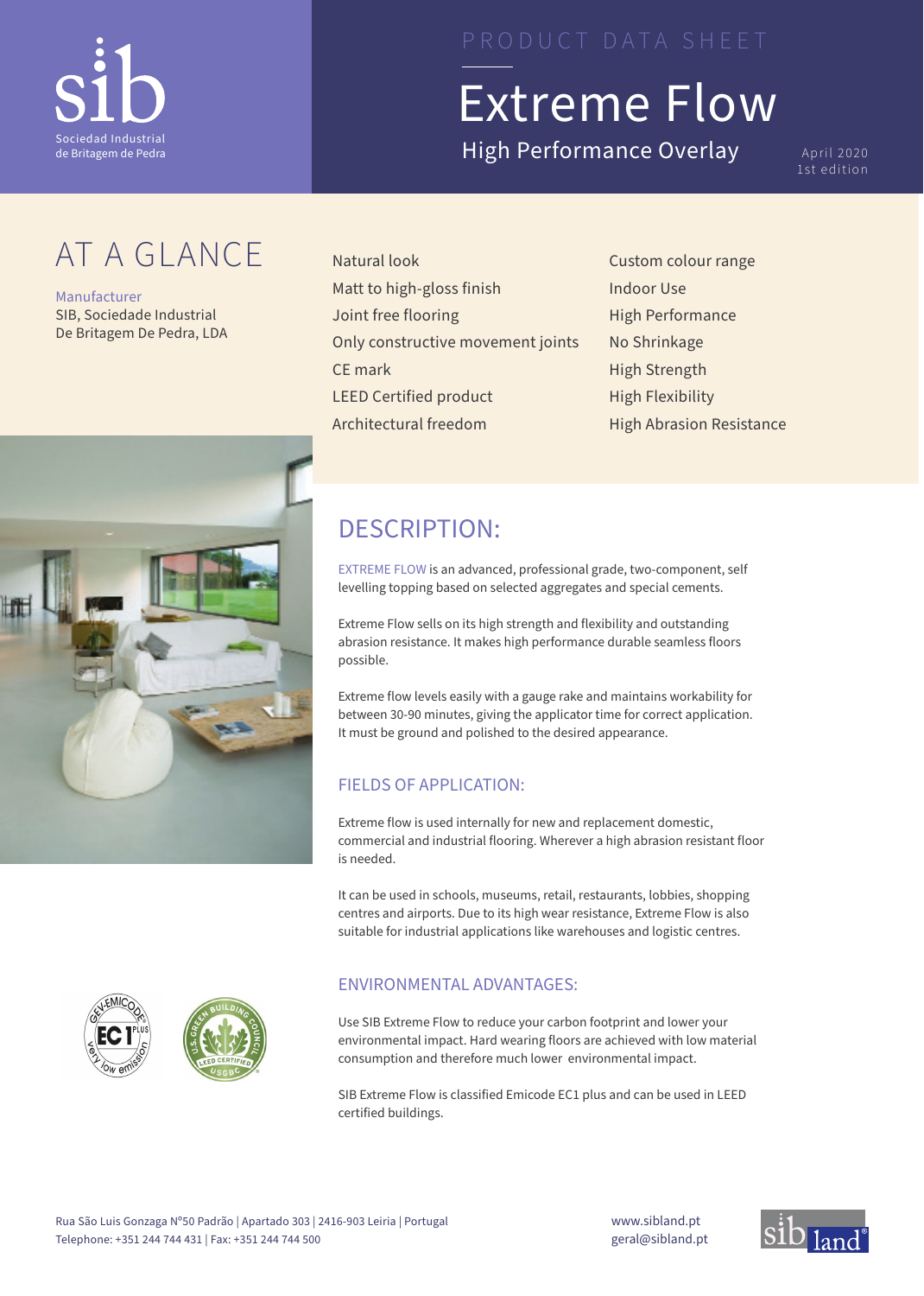

High Performance Overlay April 2020

1st edition

## TECHNICAL PROPERTIES AND CHARACTERISTICS

| Description                  | Values                                                                                                                                    |
|------------------------------|-------------------------------------------------------------------------------------------------------------------------------------------|
| Mixing rate Component A & B: | Approx.36 % in weight. 20 kg powder to 6 litres B (liquid) or 7.2 kg/bag*<br>(44.1 lbs to 6.30 quarts of B component (liquid) 15.88 lbs   |
| Density B Component S 26     | $1,20 \text{ kg}/l$                                                                                                                       |
| Consumption                  | 2,4 kg mixed product per mm thickness/ $m^{2*}$ - recommended 12 mm<br>5,9 lbs mixed product/square feet - recommended thickness 1/2 inch |
| Opening time (22°C/72°F)     | Approx. 30-90 minutes                                                                                                                     |
| Compressive strength         | C 60 N/mm2 (8700 psi/60 Mpa) - 28 days                                                                                                    |
| Flexural Strength            | F 13 N/mm2 (1885 psi/13 Mpa) - 28 days                                                                                                    |
| Abrasion resistance          | AR 0,5                                                                                                                                    |
| Thickness of application     | 10-20 mm : Finished floor should be minimum 8 mm after grinding                                                                           |
| Open to traffic              | Light 2 days – heavy 5 days                                                                                                               |

\*Mixing rate may change a little depending on site conditions and color

### PREPARATION:

The concrete or other floor base must be clean, free of dust and grease. The base must be consistent, without loose particles and disaggregation. The foundation should have a minimum tensile strength of 1.5 MPa. The base must be visually dry with a maximum moisture content of 4% without the likelihood of increased moisture through capillary action.

If you have doubts about moisture, you may take precautions using special primers or install new base floors with membrane systems.

Cracks in the base should be repaired. Weak bases, which cannot sustain the contraction of coating must be removed or restored.

Areas where the risks for movements are considered to be high – where structures are joined together, you should consider inserting joints or prepare the subfloor with steel bar reinforcement and/or glass fiber mesh.

The support should be ground or blasted and then aspirated. Use primer SIBPRIMER EPOXY spread with sand aggregates 1-1,8/2,0 mm until clear, then leave to dry. The drying time depends on the weather conditions and can be up to 24 hours. After drying, the surface should be vacuumed to remove loose sand particles.Consult our technical department for alternative options.

SIB ECO PRIMER A 6 is green alternative to Epoxy primers. SIB ECO PRIMER A6 is a green waterbased product that works together with a cement powder that is brushed onto the surface. Consult SIB ECO PRIMER A6 Data sheet.

www.sibland.pt geral@sibland.pt

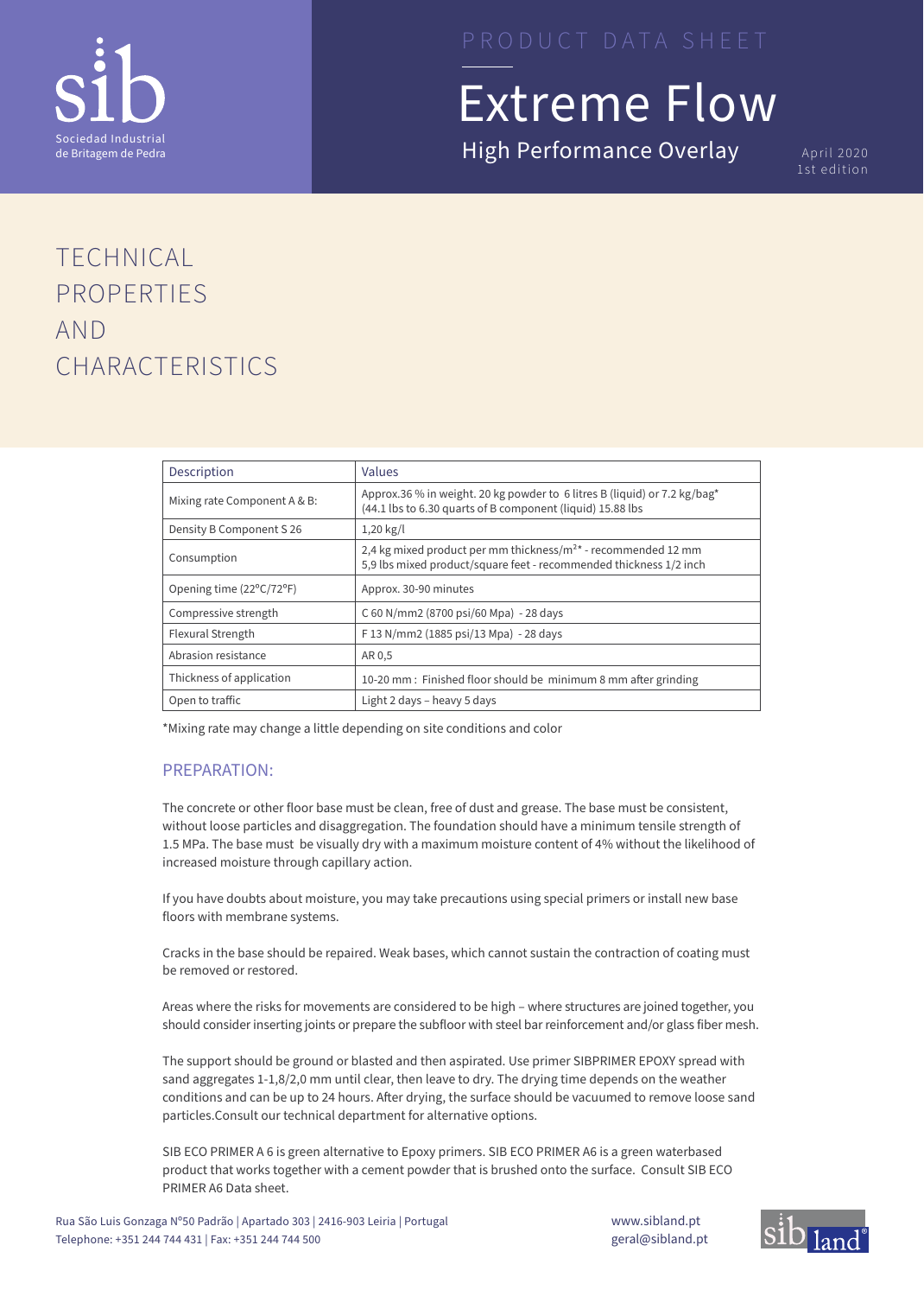

High Performance Overlay April 2020

1st edition

Foam, special tapes or other flexible separators should be used to avoid direct contact with the self levelling material and walls, columns or tubes or other objects going through the floor.

Surface and ambient temperatures shall be between 10°C to 32°C (50°F to 90°F).

### MIXING:

Make sure that the B component (FLOW B (S26 ( pink coloured buckets)) is well stirred before use. Add the indicated measured amount of B compound to each bag of A component to the mixing container. While the mixer is running, add Extreme flow A (powder). Additional liquid may be added if necessary.

Multi-bag batches: After the final bag is added to the batch, mix for an additional 2 to 3 minutes until the mixture is lump-free.

Once mixing rates have been established, make sure that the mixing is always done in the same way with the same amount of liquid and the same amount of time.

Avoid mixers that entrap large amounts of air. The material has to be used right after mixing. If the mixed material is left for more than 5 minutes and settles, the material should be remixed before application. Extreme flow can be applied using mixerpumps like M-tec duomix. Also hippo mixers or equivalent can be used. Traditional concrete mixers are not good for the mixing of extreme flow – make sure that you use a mixer designed for self levelling overlays.

We recommend sieving the dry mix through a mesh with 2-2,5 mm holes and another sieve with 2-3 mm holes after mixing. That will eliminate the risk of lumps caused by exposure to moisture during transport, storage or mixing.

### APPLICATION:

Arrange for the work area to permit continuous placement without cold joints. You will get a more uniform application if the material is screeded continuously.

The product can be applied manually or pumped using adapted machines. The pumping machine must be able to provide the right amount of component B to component A. Apply the SIB EXTREME FLOW mortar using a minimum thickness of 10 mm so the floor is minimum 8 mm after grinding.

Use a gauge rake to coax the material into place and go over the floor with spike roller specially made for cement based overlays. This will even the surface and remove air bubbles.

If the base has no joints, the mortars can be applied joint free. EXTREME FLOW can be applied without any retraction joints. Joints in existing pavements should be respected in the new application or special precautions should be taken.

Pot life is 30-90 minuts depending on temperature.

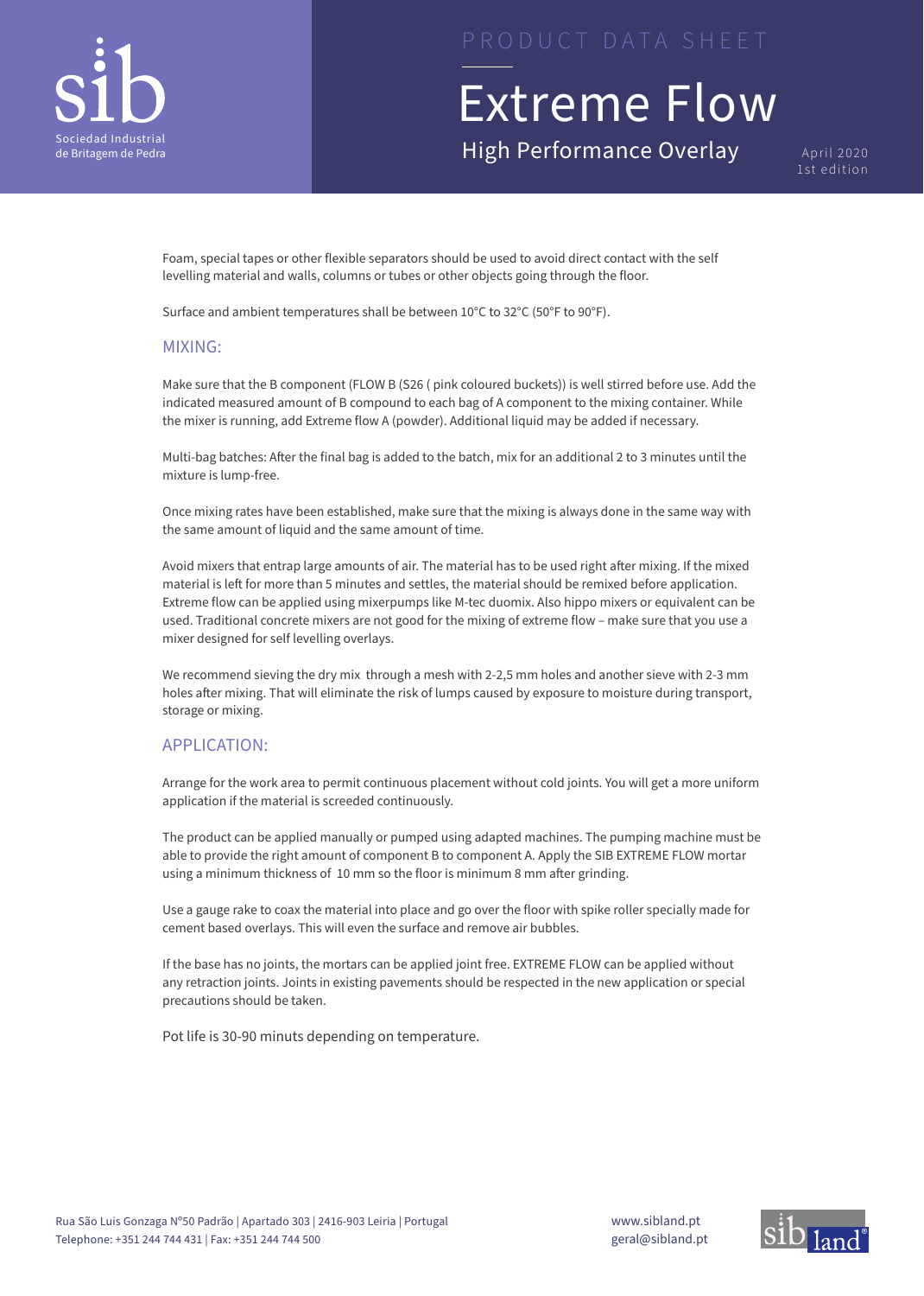

High Performance Overlay April 2020

1st edition

### CURING:

Extreme needs to breathe and should not be covered with non-breathable materials during or after curing.

Low temperature can extend curing time and high temperature may speed setting time. The floor must be left without traffic during curing.

### POLISHING:

Extreme Flow may be ground and polished after 48-72 hours under normal conditions. To achieve the right appearance and correct sealing of the floor you need to grind until the surface film, created during the curing, is removed. The grinding can create pores in the surface and it will be necessary to fill in the pores during the polishing process.

Polishing any topping requires a high degree of experience and craftsmanship. Contact us for more information and only use approved installers.

We recommend dry polishing, since EXTREME is sensitive to water.

### SEALING:

Sib extreme flow should be sealed according to use and type of traffic. Consult with our applicator and technical department.

### SPECIAL PRECAUTIONS WITH EXTREME:

The preparation work is essential for a good result. The flatter and more level the base floor is, the better the finished result. Extreme Flow is recommended to be installed so that the finished floor is 10 mm thick in an even layer.

Extreme can cause corrosion in direct contact with some metals. When decorative profiles are used in the floor, problems can be avoided by applying the SIB Epoxy primer and sand on the sides of the profiles that are in direct contact with the mortar.

Extreme needs to breathe and should never be covered with non-breathable materials.

Extreme is very sensitive to moisture and it is important to take precautions during the application, curing and sealing process, especially if the air moisture content is very high. Leave the material and sealer to dry for 5-7 days before washing with water.

The colours of floors made using Extreme flow are not always uniform which is a typical feature of cementitious-based products. Apart from the inherent nature of this kind of product, differences in the various colours may also be caused by the way the product is applied. In order to guarantee a uniform

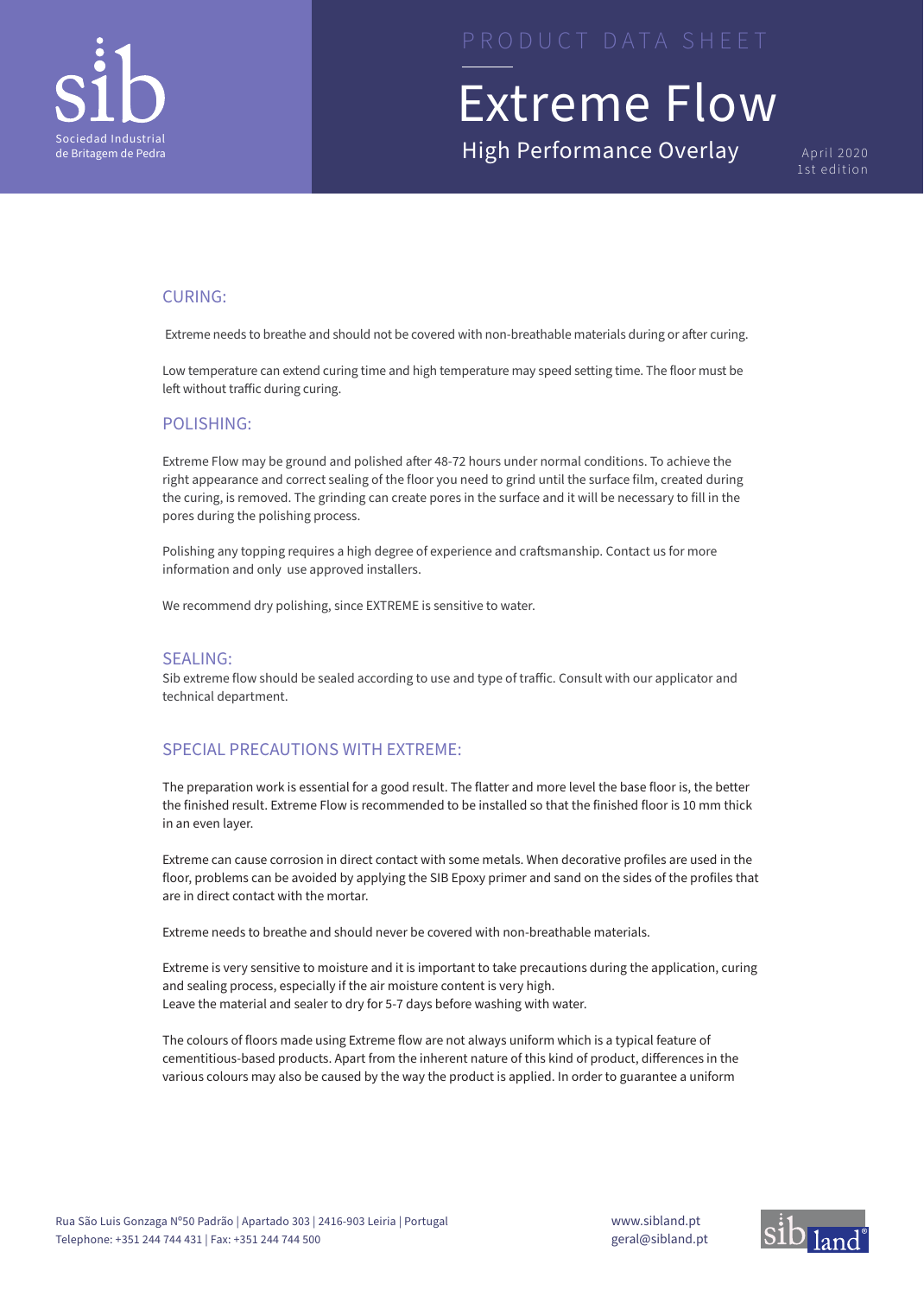

High Performance Overlay April 2020

1st edition

appearance, it must be cast continuously without long gaps,.

Do not add water, sand, stones, lime, cement, gypsum or other products to the Extreme Flow mix.

Do not use Extreme Flow on substrates which are subject to rising damp (consult the SIB Technical Services Department).

Store and install materials at temperatures between 5º to 35 º. B (liquid compound) should not be frozen.

SIB Extreme Flow is made for indoor applications.

### PRODUCTION, PACKAGING, STORAGE AND VALIDITY

The EXTREME FLOW is sold in two components: - Component A (Mortar) - 20 kg bags Component B (water based solution) - buckets 20 litres or IBC. Products can be packed according to individual needs.

Store bags and containers in a dry place and protected from extreme temperatures and direct sunlight. With the right conditions of storage, the product is valid for 12 months from the manufacturing date.

### CRACKING AND USER RESPONSIBILITY:

There are 3 things that influence on the risk for cracks in a non-structural topping – the substrate, the shrinkage and flexural strength.

Rigid, non-structural toppings crack in corners, around columns and insert and along curved surfaces, because of the shrinkage. It is not possible to predict the appearance of microcracking in a non-structural topping and such overlays are not capable of withstanding movement from the substrate. Reflective cracks may appear due to vibration, substrate flexure or existing joints and cracks.

Extreme will never crack on its own and will not crack along curved walls, corners etc. Extreme products do not need contraction joints. The mortars in the EXTREME SERIES have no shrinkage and have very high flexural strength which is why they can withstand a lot of movement from the substrate and can take a lot more stress than most other cement based products. None the less - surface preparation and substrate conditions are essential for the performance of the topping and SIB cannot be responsible for cracks or other problems caused by bad substrates or wrong surface preparation.

The EXTREME SERIE is designed as a high abrasion resistant surface. Extreme Flow is designed to have the appearance of natural concrete and visual variations to the finished floor should be expected. Extreme Flow is not recommended for wet areas or in locations subject to